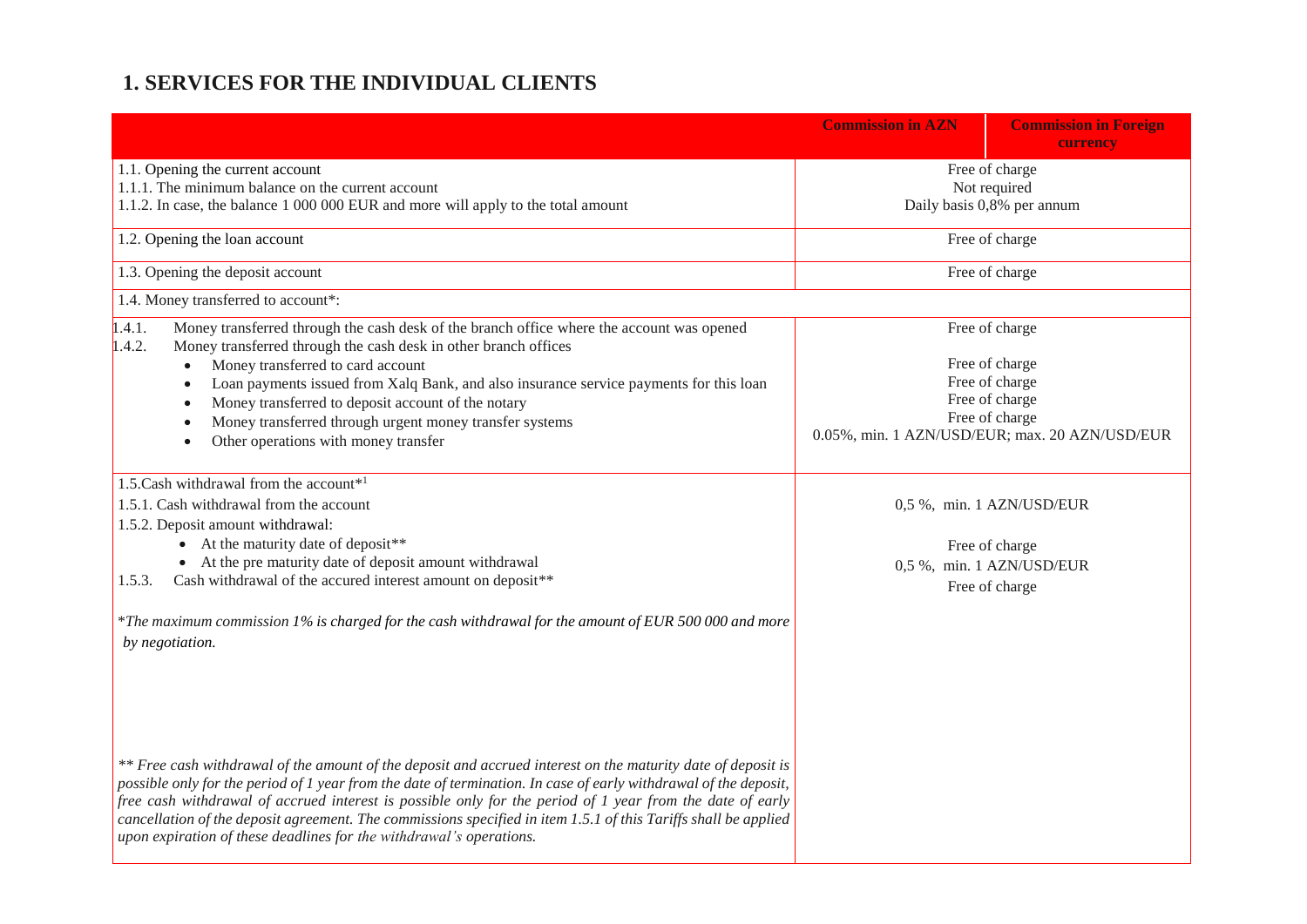

| 1.6. Issuance of documents based on the account:                                                                                                                                                                                                                                                                                                                                                                                                                                                          |                                           |
|-----------------------------------------------------------------------------------------------------------------------------------------------------------------------------------------------------------------------------------------------------------------------------------------------------------------------------------------------------------------------------------------------------------------------------------------------------------------------------------------------------------|-------------------------------------------|
| • Account statement<br>• Letters for embassies or the State Migration Service<br>• Other letters<br>• Duplicate of documents                                                                                                                                                                                                                                                                                                                                                                              | Free of charge<br>8 AZN<br>3 AZN<br>3 AZN |
| 1.7. Service fee for transactions on purchase, donation, promissory note and debit transactions, initial contract<br>and other civil-legal transactions through a notary's deposit account.                                                                                                                                                                                                                                                                                                               | $0,2\%$                                   |
| Note:<br>An additional commission is charged in accordance with the standard rates for the transfer of<br>funds from notary's deposit account to other account or to state budget.<br>No commission fee is charged for the cash withdrawal from the notary's deposit account on these<br><i>transactions.</i><br>A service fee of $0.5\%$ is charging from the total amount of cash withdrawed from transferred amount in the<br>size of 1 000 000 manat and more from the deposit account of the notary. |                                           |
| 1.8. The buying and selling foreign currency on behalf of the customer                                                                                                                                                                                                                                                                                                                                                                                                                                    | Free of charge                            |
| 1.9. Accept and/or exchange of metal coins (if more than 10 AZN)                                                                                                                                                                                                                                                                                                                                                                                                                                          | 5% (for the total amount)                 |

Note:

1. The transactions over the account can be conducted in the branch where the account is opened, as well as in another branch of the Bank.

2. Applying the exchange rate set up by the Bank.

|                                        | <b>Commission in AZN</b> | <b>Commission in Foreign currency</b> |
|----------------------------------------|--------------------------|---------------------------------------|
|                                        |                          |                                       |
| 1.10. Execution of the payment orders: |                          |                                       |
|                                        |                          |                                       |
| 1.10.1. Inside bank transfers:         |                          |                                       |
| • Between the client's own accounts    |                          | Free of charge                        |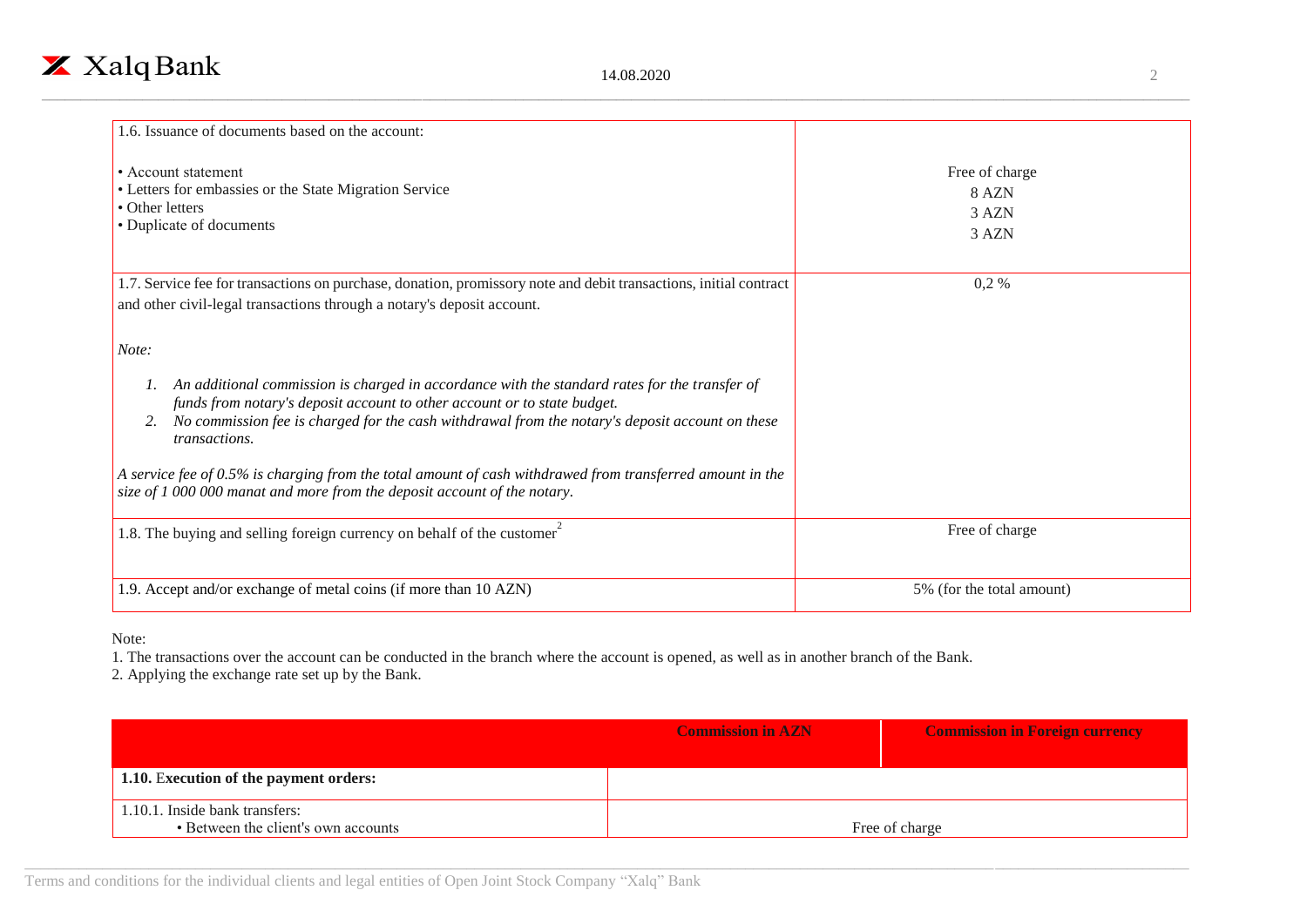

| • To the accounts of other clients                                                                                                                                                                               | 0.05 %, min. 1 AZN/USD/EUR; max. 20 AZN/USD/EUR                                       |                                                 |
|------------------------------------------------------------------------------------------------------------------------------------------------------------------------------------------------------------------|---------------------------------------------------------------------------------------|-------------------------------------------------|
| • To the notary's deposit account<br>1.10.2. The transfers to accounts with other banks:                                                                                                                         | Free of charge                                                                        |                                                 |
|                                                                                                                                                                                                                  |                                                                                       |                                                 |
| 1.10.2.1. To the branch offices in Baku/Sumgayit                                                                                                                                                                 | 0,2 %, min. 1 AZN; max. 100 AZN                                                       | 0,3 %, min. 20 USD/ 25 EUR;<br>max. 300 USD/EUR |
| 1.10.2.2. To the regional branch offices                                                                                                                                                                         | 0,12 %, min. 1 AZN; max. 100 AZN                                                      | 0,3 %, min. 20 USD/ 25 EUR;<br>max. 300 USD/EUR |
| 1.10.2-1. Interbank and transfers to other banks' accounts through the                                                                                                                                           |                                                                                       |                                                 |
| system of instant payments:                                                                                                                                                                                      | 0,15 %, min. 1 AZN; max. 100 AZN                                                      |                                                 |
| To the branch offices in Baku/Sumgayit                                                                                                                                                                           | 0,12 %, min. 1 AZN; max. 100 AZN                                                      |                                                 |
| To the regional branch offices                                                                                                                                                                                   |                                                                                       |                                                 |
| 1.10.3. The execution of collection orders, related to the mandatory legal<br>decisions, as well as the execution of other obligatory payment orders (tax<br>decisions, custom and other authorities)            |                                                                                       |                                                 |
| 1.10.3.1. For the amount of 10 AZN and below:<br>1.10.3.2. For the amount above 10 AZN:<br>• To branch offices in Baku/Sumgayit (for each payment)<br>To regional branch offices (for each payment)<br>$\bullet$ | Free of charge<br>0,2 %, min. 1 AZN; max. 100 AZN<br>0,12 %, min. 1 AZN; max. 100 AZN |                                                 |
| 1.10.4. Amendment or cancellation of the executed payment orders <sup>1</sup>                                                                                                                                    | <b>10 AZN</b>                                                                         | 50 USD                                          |
| 1.10.5. Money Trasfer investigation <sup>1</sup><br>Up to 3 months<br>Up to 6 months<br>Over 6 months                                                                                                            |                                                                                       | 80 USD<br>110 USD<br><b>140 USD</b>             |

Note:

1. Additional commissions and unexpected expenses issued by the correspondent bank are reimbursing by the client.

**Commission**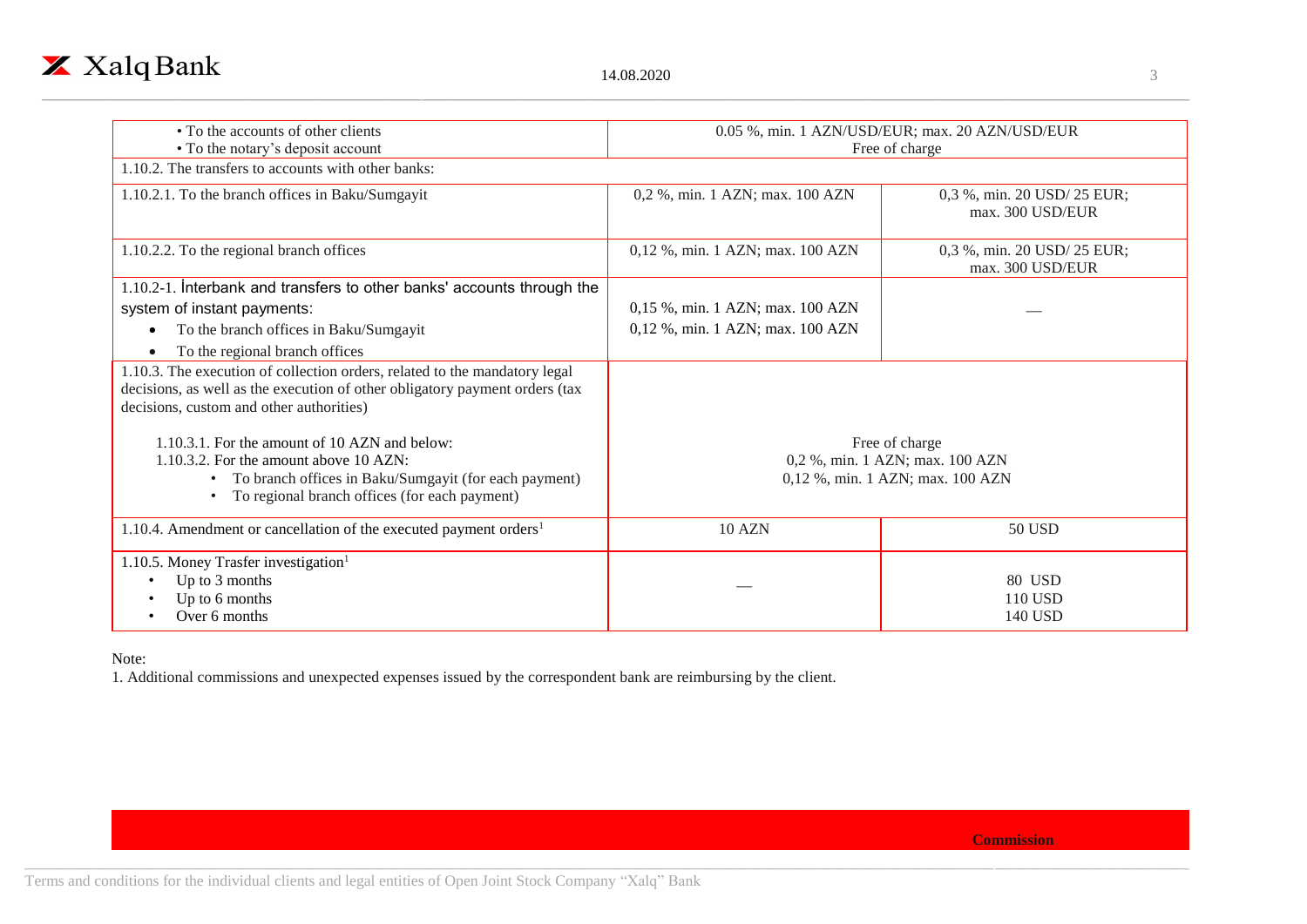

| 1.11. Opening the current metal account                               | Free of charge               |
|-----------------------------------------------------------------------|------------------------------|
| 1.11.1. The initial amount to the current metal account               | Not required                 |
| 1.12. The minimum balance on the current metal account                | Not required                 |
|                                                                       |                              |
| 1.13. Amount of percious metal for each trade agreement with the Bank |                              |
|                                                                       | min. 5 XAU (troy ounces) $1$ |
| 1.14. The inside bank transfer between metal accounts                 | Free of charge               |
|                                                                       |                              |

Note:

1. The currency exchange and the inside bank transfers between metal accounts are possible only.

## **2. SERVICES FOR THE LEGAL ENTITIES AND PRIVATE ENTREPRENEURS**

|                                                                                                                                                                            | <b>Commission in AZN</b>   | <b>Commission in Foreign currency</b>          |
|----------------------------------------------------------------------------------------------------------------------------------------------------------------------------|----------------------------|------------------------------------------------|
| 2.1. Opening the current account                                                                                                                                           |                            | Free of charge                                 |
| 2.1.1. The minimum balance on the current account                                                                                                                          |                            | Not required                                   |
| 2.1.2. In case, the balance 1000 000 EUR and more will apply to the total amount                                                                                           | Daily basis 0.8% per annum |                                                |
| 2.2. Opening the loan account                                                                                                                                              |                            | Free of charge                                 |
| 2.3. Opening the deposit account                                                                                                                                           | Free of charge             |                                                |
| 2.4. Money transferred to account:                                                                                                                                         |                            |                                                |
| 2.4.1. Money transferred through the cash desk of the branch office where the account was opened<br>2.4.2. Money transferred through the cash desk in other branch offices |                            | Free of charge                                 |
| Money transfer to a notary's deposit account                                                                                                                               |                            | Free of charge                                 |
| Other operations with money transfer                                                                                                                                       |                            | 0.05%, min. 1 AZN/USD/EUR; max. 20 AZN/USD/EUR |
| 2.5. Cash withdrawal from the account*1                                                                                                                                    |                            | 0.5 %, min. 1 AZN/USD/EUR                      |